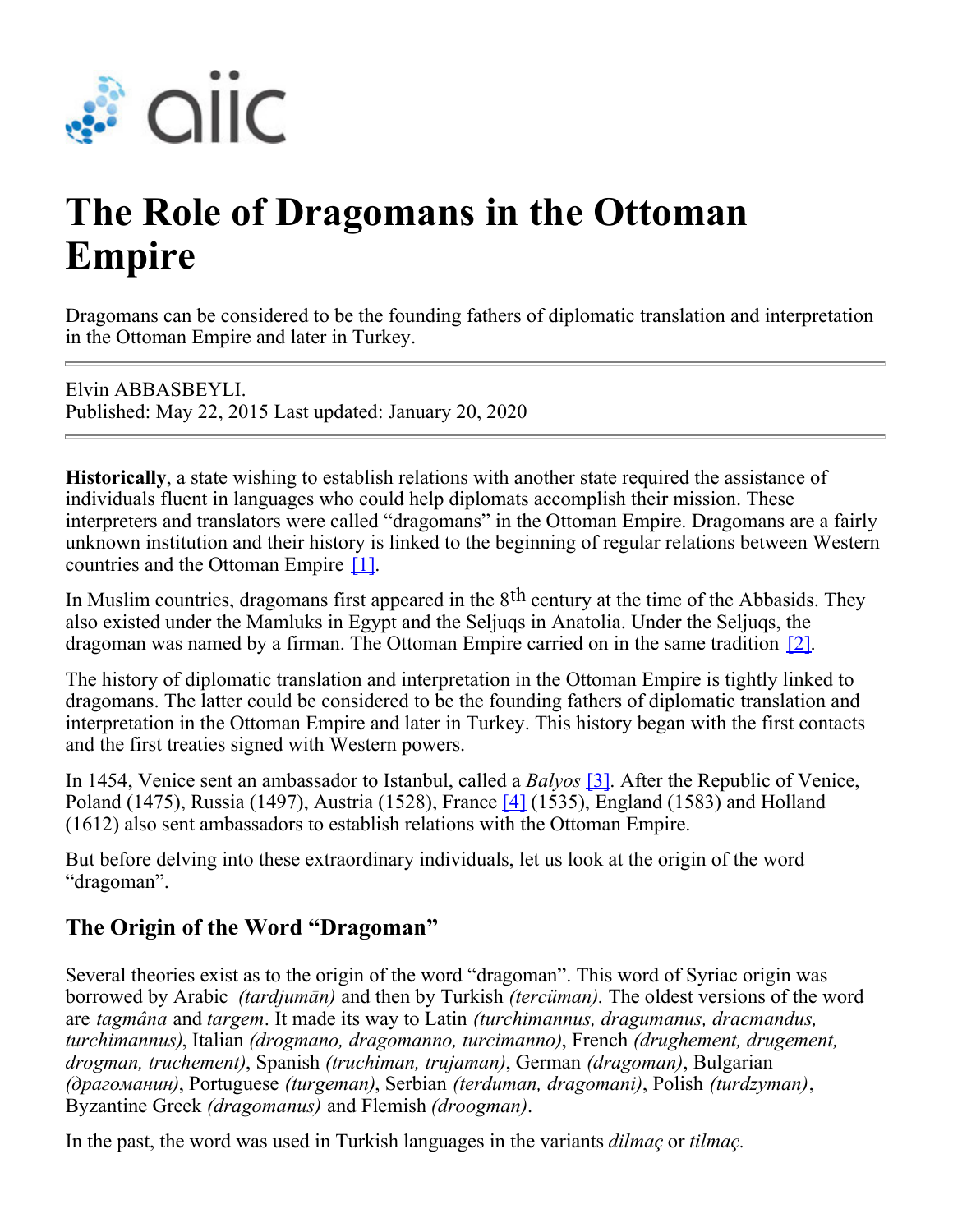Nowadays, the same word has been borrowed by some European languages such as German (*Tolmetsch* and then *Dolmetscher [5]*), Russian (*толмач*, though little used today), Czech *(tlumoč)*, Hungarian *(tolmács)*, Macedonian *(толкувач)*, Polish *(tłumacz)*, etc. It is still used in Turkish today. In Azerbaijani, the words *tərcüməçi* (translator / interpreter) and *dilmanc* (interpreter) are used as well.

Although the word *"tercüman"* was used in Ottoman documents to refer to interpreter-translators from embassies and consulates, it was the word *"dragoman"* which was used in nearly all European languages [6]. However, its spelling and pronunciation varied from one language to the next, as shown in the preceding examples.

### **Dragomans**

The Sublime Porte and Western diplomatic missions in the Ottoman Empire needed individuals fluent in both Western and Oriental languages who also mastered the cultural differences and codes of behavior of both Ottomans and Westerners. In Europe, such individuals were known as *"dragomans"*. The dragoman's tasks were manifold: political and commercial translation and interpretation between the Sublime Porte and the ambassadors and consuls of Western powers. They constituted veritable dragoman dynasties in the Levant, stemming from "national" or Levantine [7] descent and representing "Ottoman Latins". They were then present in the Ottoman Empire and continued to carry out their tasks until the end of the Empire. Within the Ottoman Empire two main categories of dragomans existed:

#### **1. Dragomans of the Sultan's Imperial Divan (Dîvân-ı Hümâyûn tercümanları)**

Dragomans of the Sultan's Imperial Divan *(Dîvân-ı Hümâyûn tercümanları)* were civil servants of the Ottoman Empire and they were also known as Grand Drogmans in the West. They held very high posts, albeit also with very high risks. Before the Tanzimat period, they held the second most important position after that of the *Reis-ül küttâb* [8].

The Grand Dragoman *(Baştercüman)* or Grand Dragoman of the Sublime Porte *(Bâb-ı âli baştercümanı)* was a sort of head interpreter-translator overseeing a team of translators and interpreters. They can be compared to translators and interpreters working for presidents and ministries in the modern world.

The Grand Dragoman's work included:

- Interpreting the Grand Vizier's meetings with foreign envoys.
- Translating letters sent by foreign missions to the Sultan and the Grand Vizier during receptions.
- Participating in the Grand Vizier's meetings with foreign envoys and drafting summaries of such meetings.
- Taking part in Ottoman delegations sent abroad.
- Interpreting during bilateral negotiations.
- Drafting any correspondence sent to Western powers.

At first, Grand Dragomans were not allowed to participate in negotiations, but this practice changed starting in the  $18<sup>th</sup>$  century. Thus, all diplomatic activity in the Ottoman Empire was concentrated in the hands of the Grand Dragomans. In this way, they became the most important civil servants in Ottoman diplomacy.

In 1502, Ali Bey became the first Grand Dragoman in the Ottoman Empire. Between 1502 and 1661, Grand Dragomans were chosen from among the German, Hungarian, Italian and other communities. In 1661, with the appointment of Panayotis Nicousios as Grand Dragoman, it was the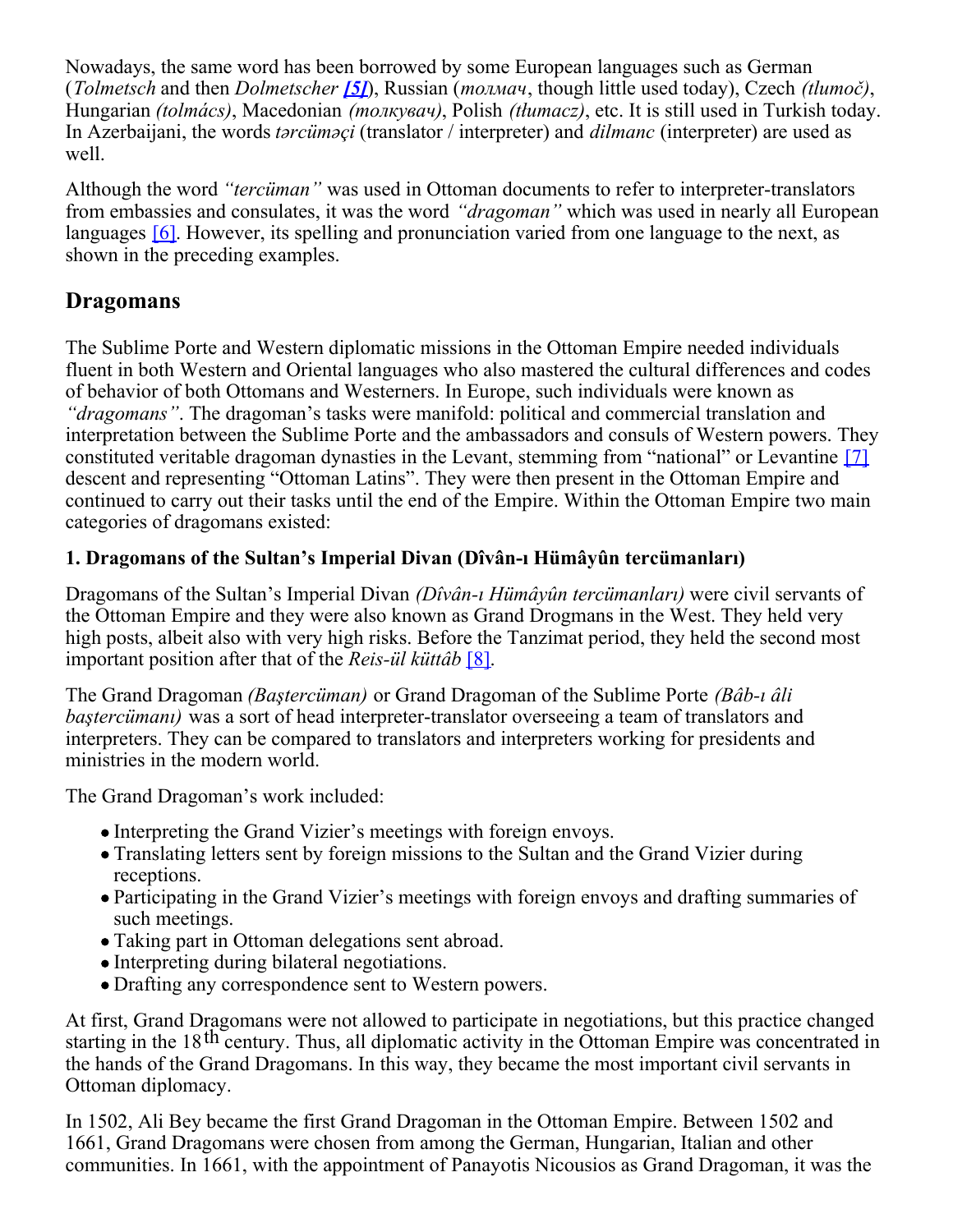Greeks who began to hold this prestigious post and would continue to do so until the Greek Revolution of 1821. During that period, members of the Christian community known as the *Magnifica Comunità di Pera et Galata <i>[9]* shared until the mid-17<sup>th</sup> century the roles of Grand Dragoman of the Sublime Porte and Grand Dragoman of the Fleet with Orthodox Greeks from Fener. Some of the great dynasties belonging to this community included the Pisani, Navoni, Timoni, Testa, Fonton, and other families.

#### **2. Dragomans of foreign mission (embassies, consulates)**

Western powers which established missions in the Ottoman Empire needed people who spoke their own language as well as the language used by Ottoman authorities. At first, foreign missions recruited them from among the minority Christian communities in the Fener and Pera in Constantinople. Fener was inhabited by Orthodox Greeks and Pera *(Beyoğlu)* by Latins [10], often of Italian origin. Subsequently, Western countries began to train their own dragomans since they did not trust local ones.

These dragomans acted as secretary-interpreters who translated documents as well as meetings with representatives of the Ottoman administration. They accompanied diplomats and lived in embassies or consulates. Many renowned Orientalists such as the historian Baron von Hammer, Bianchi, Jaubert, Huart, Schlechta-Wssehrd, M. Hartmann and others, at some point held the position of dragoman. They can be compared to press officers at embassies who often act as interpreters or translators.

One of the reasons why Westerners chose their dragomans from among these families was due to the fact that according to Ottoman traditions based on Islam, it was forbidden to learn European languages. Westerners were considered to be infidels. Muslims states and Christian states were not held in the same regard. European countries were called *"Dar ül-cihad"* (The Gate of the Holy War) "*Diyar-ı küfr"* (The World of Heathenism), etc. It was not well seen if a Muslim lived for too long in such countries. Ottomans also had a superiority complex. Sultans ( *padişah*) and grand viziers (*sadr-ı a´zam*) carried out humiliating behavior towards emissaries of Western countries. It is for all these reasons that, until the end of the 19<sup>th</sup> century, the Ottoman Empire had never opened an embassy in any Western country.

With the increase in relations between the Ottoman Empire and Western powers, there were no longer enough dragomans to fulfill demand, and so each country looked for another solution. Beginning in 1551, Venice sent young children *(Giovani di lingua)* to Constantinople to train them as drogmans. The Republic of Ragusa, Poland and France followed suit. In 1626, French Capuchins set up a school [11] in Constantinople to teach French, Turkish, Latin, Italian and Vulgar Greek. The school trained the first group of drogmans to serve France. In 1669, Colbert created a school for dragomans in Constantinople, the school for *"Jeunes de langue"* [12]. The school was free, tuition being paid by the Marseille Chamber of Commerce. Its goal was to avoid having to recruit dragomans only from local families. "Local" dragomans were subjects of the Sultan and as such their loyalty was sometimes questioned. Their imperfect knowledge of French also constituted a risk during negotiations. That is how the idea came about to recruit young children in order to teach them Oriental languages from an early age.

Young children from Western countries and from the territories of the Ottoman Empire received an education and learned Turkish, Arabic and Persian (*elsine-i selâse* [13]). After their training, they were known as *"dil oğlanı"* (language children).

As time went by, these students made up an integral part of diplomatic links by becoming not only translators and interpreters between the Sublime Porte and emissaries of Western powers, but also specialists in Oriental civilizations. They also replaced dragomans known as "barataires"  $[14]$ .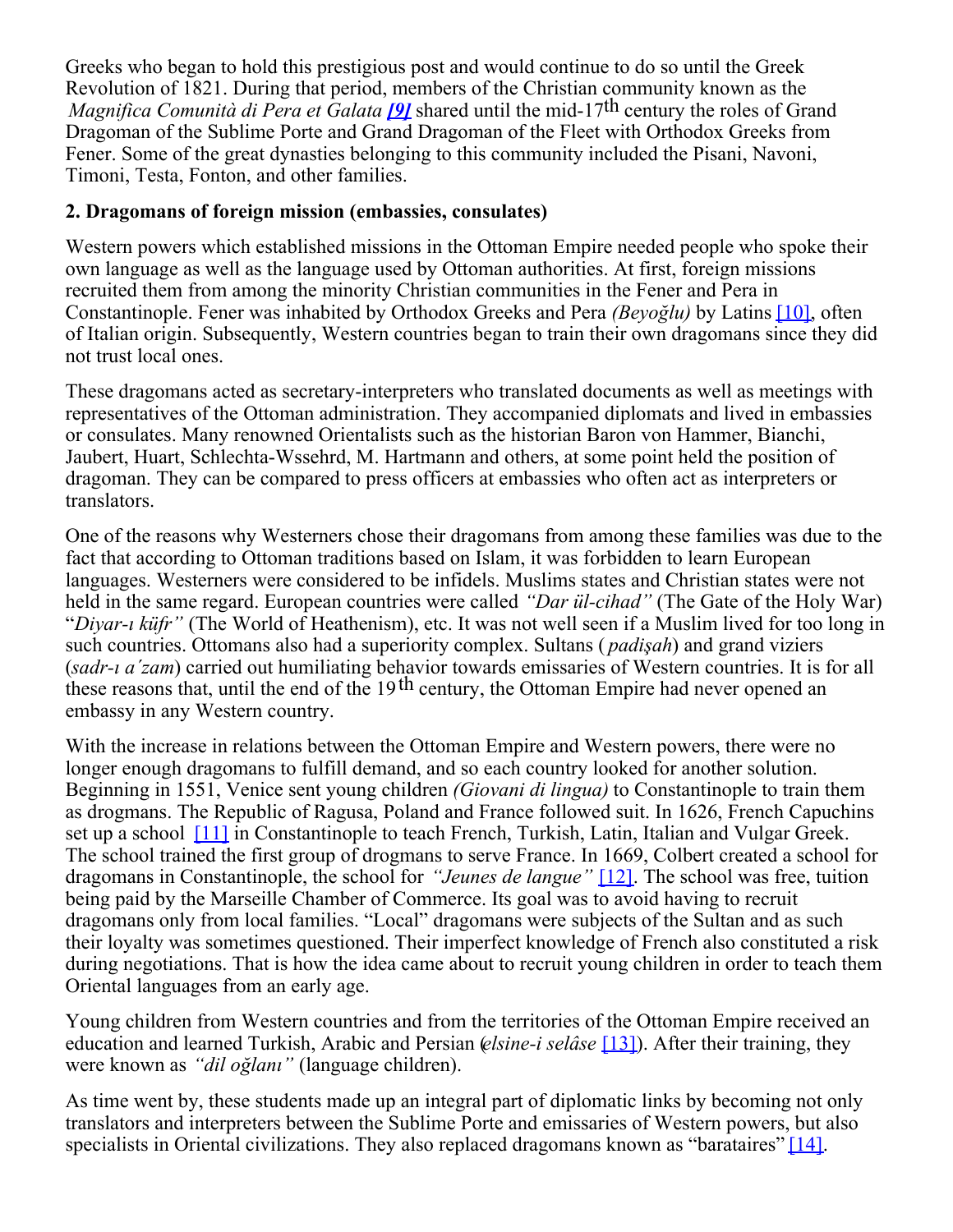At the beginning of the 18th century, pupils at the *Ecole de Jeunes de langues* had to translate Turkish, Arabic and Persian manuscripts as mandatory exercises. The goal was to enrich the Library of the King of France. This policy of translation was part of a wider movement, started under Colbert, of acquiring Oriental works in a well-planned and orderly fashion. The idea of translating manuscripts was thought up by the Count of Maurepas, State Secretary of the Navy. Most of these translations are currently kept at the National Library of France. They included stories, historical, military and diplomatic texts, as well as treaties, laws and canons.

The British also tried to train dragomans specifically for the British embassy in Constantinople. The school of Greek at Oxford was to receive young Greeks into the Anglican religion. The Patriarch of Jerusalem and the Grand Dragoman of the Sublime Porte Alexandre Mavrocordato expressed their reservations because of a possible reaction on the part of Ottoman authorities.

Through their deep knowledge of Muslim civilization and its languages, dragomans played a key role in the transfer of knowledge and ideas between the Ottoman Empire and the West, as well as in the history of the Ottoman Empire.

English version by [Gregorio Villalobos](https://members.aiic.net/directories/interpreters/5978).

[1] Marghetitch, S.G. (1898). Étude sur les fonctions des Drogmans des missions diplomatiques ou consulaires en Turquie, p. 3. Constantinople.

[2] Orhonlu, Cengiz. (1993). Tercüman. *İslam Ansiklopedisi*. Istanbul, MEB, 176, quoted by Polatci, Osmanlı diplomasisinde oryantalist memurlar (Osmanlı belgeleriyle diloğlanları ve tercümanlar), p. 42.

[3] **Balyos** is a word of Italian origin. *Bailo* was a title once given to consuls from European states, but it was especially used for emissaries from the Republic of Venice to the Sublime Porte. The first Venetian *bailo* was appointed to the Ottoman Empire with the signing of the treaty of 1454. Later on, the same term was used for emissaries and ambassadors from other countries.

[4] In 1535, Francis I of France forged an alliance with Suleiman the Magnficient. That same year, France established its first embassy in Constantinople.

[5] In modern German, the word "*Dolmetscher"* is used to refer to conference interpreters.

[6] Kinli. p. 83, quoted by Polatci. *Osmanlı diplomasisinde oryantalist memurlar (Osmanlı belgeleriyle diloğlanları ve tercümanlar)*. pp. 41-42.

[7] Levantine: The group of communities which for centuries made up the Oriental Latin or Ottoman Latin nation.

[8] In the Ottoman Empire, the *Reis-ül küttâb* carried out the functions of the Minister of Foreign Affairs.

[9] Non-Muslim subjects of the Ottoman Sultan in Galata had their own council known as the *Magnifica Comunità di Pera*.

[10] The Latin families of Galata: the Navonis, the Grillos, the Olivieris, the Fornettis, etc.

[11] Ecole de Jeunes de langue des Capucins (Capuchin Youth Language School).

[12] This school was transferred to Paris and is now called INALCO (National Institute of Oriental Languages and Civilizations).